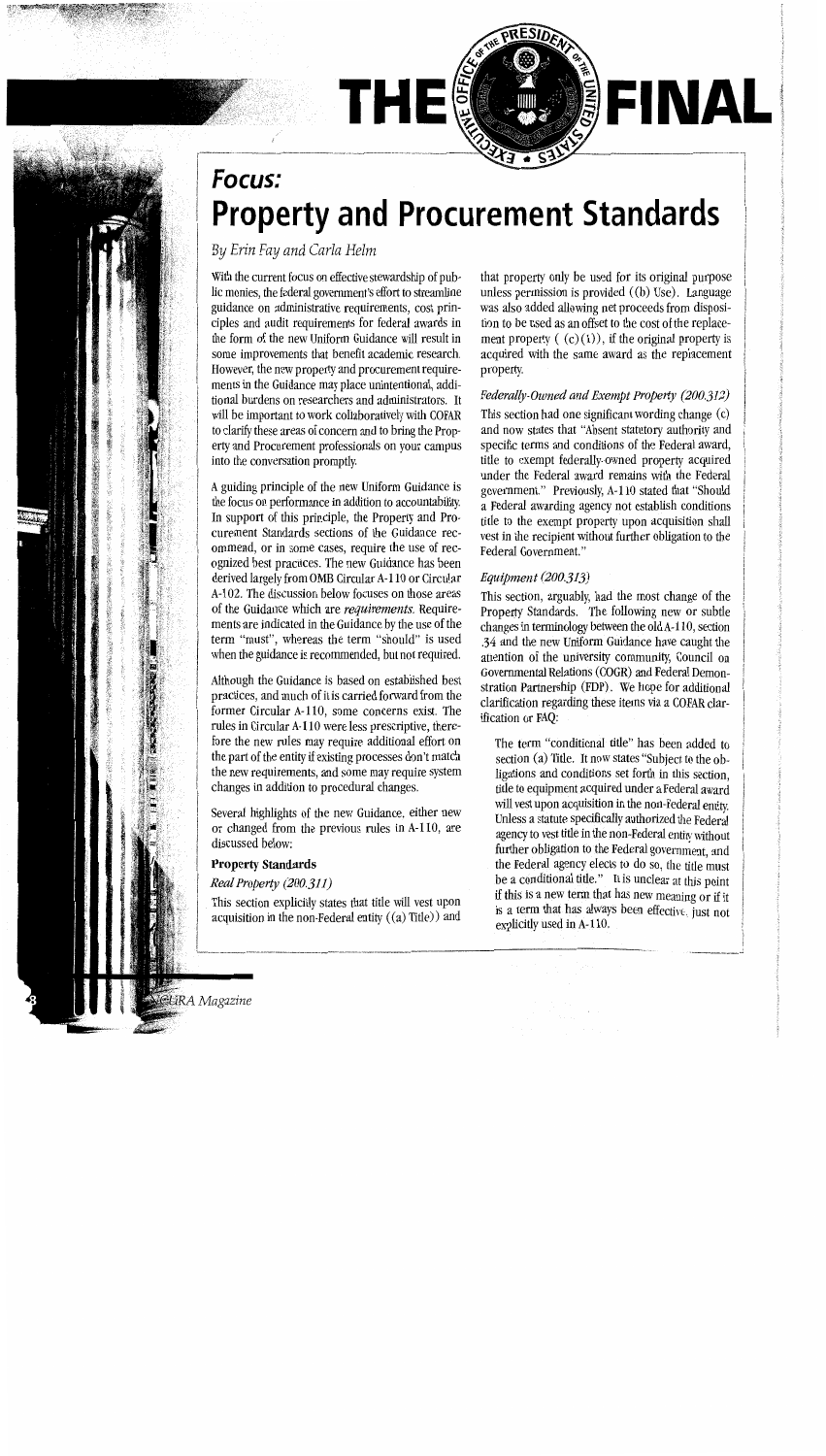## **GUIDANCE SERIES**

Section (d) Management requirements added that property records include the Federal Award Identification Number (FAIN). Uniform Guidance now states "Property records must. .. include ... the source of funding for the property (including the Federal Award Identification Number - FAIN)". This wording change has the potential to require institutions make changes to their inventory systems to capture this data.

Section (d) also had had a minor wording change that also in unclear to its meaning. "Property records must include ... percentage of Federal participation in the project costs for the Federal award under which the property was acquired" is slightly different from the previous A-110 language that simply stated "Information from which one can calculate the percentage of Federal participation in the cost of the equipment. .. " If percentage is required to be housed in property records, institutions may have to make changes to their inventory systems to calculate and capture that percentage systematically.

Section (d) (1) now states that property records must include "use and condition of the property." The "use" component is new and may require institutions to make systems changes to comply, depending on how "use" is defined.

Additional changes to this section include the addition of the term "vest upon acquisition" and three specific conditions:

1. Use the equipment for the authorized purposes of the project until funding ceases, or until no longer needed for purposes of the project.

2. Not encumber the property without approval of the awarding agency or pass-through entity.

3. Use and dispose of the property in accordance with paragraphs (b), (c), and (e) of this section.

Section (b) also had the addition of "A state must use, manage and dispose of equipment acquired under a Federal award by the state in accordance with state laws and procedures. Other non-Federal entities must follow paragraphs (c) through (e) of this section."

Section (e) (1) provides clarification by stating "equipment with a FMV \$5,000 or less may be retained, sold or otherwise disposed of with no further obligation" and (e) (4) adds clarifying language stating "In cases where a non-Federal entity fails to take appropriate disposition actions, the Federal awarding agency may direct the non-Federal entity to take disposition actions."

#### **Procurement Standards**

The Uniform Guidance contains a number of changes to the procurement standards, which are outlined below: *General Procurement Standards (200.318)* 

Section 200.318 (b) requires that the entity have adequate oversight of contracts to ensure that contractors comply with contract requirements. It is not required that the entity have a contract management *system,* however they must have processes and procedures to adequately manage and maintain oversight of contracts. This change is less prescriptive than the past A-110 rule which required a system for contract management.

A written code of conduct is required to address organizational conflicts of interest in procurement activities in Section 200.318 (c) (2) if an entity has a parent, affiliate, or subsidiary organization. The new guidance strengthens the language to require a code of conduct for organizational conflicts as well as individual conflicts.

Maintenance of adequate records detailing the history of the procurement is required in Section 200.318 (i) adding several new and arguably unclear requirements including the rationale for the method of procurement and the basis for contract price. There is no dollar threshold expressed in this section. Formerly, A-110 simply required record keeping for purchases over \$25,000 and it is unclear whether this same threshold applies. The record keeping requirements in section 200.318 (i) could add significant administrative burden, particularly if the threshold is lower than \$25,000.

#### *Competition (200.319)*

A new requirement that may impact an institution's processes is the prohibition of using state or local geographic preferences, which is currently a requirement for many state institutions of higher education which are subject to state procurement rules.

#### *Methods of Procurement (200.320)*

The \$3,000 micro purchase limit is lower than many organizations' existing limit for Procurement Card and other small purchase processes. In addition to the process and system changes, this requirement could pose change management challenges for faculty and staff who may be accustomed to higher dollar thresholds based on state or institutional limits. It will be important to engage early with campus stakeholders on this change, and to track the additional burden this requirement may place on organizations.

*Continued on page* 73

그 방법 없이 좋

*AUGUST 2014* **9**